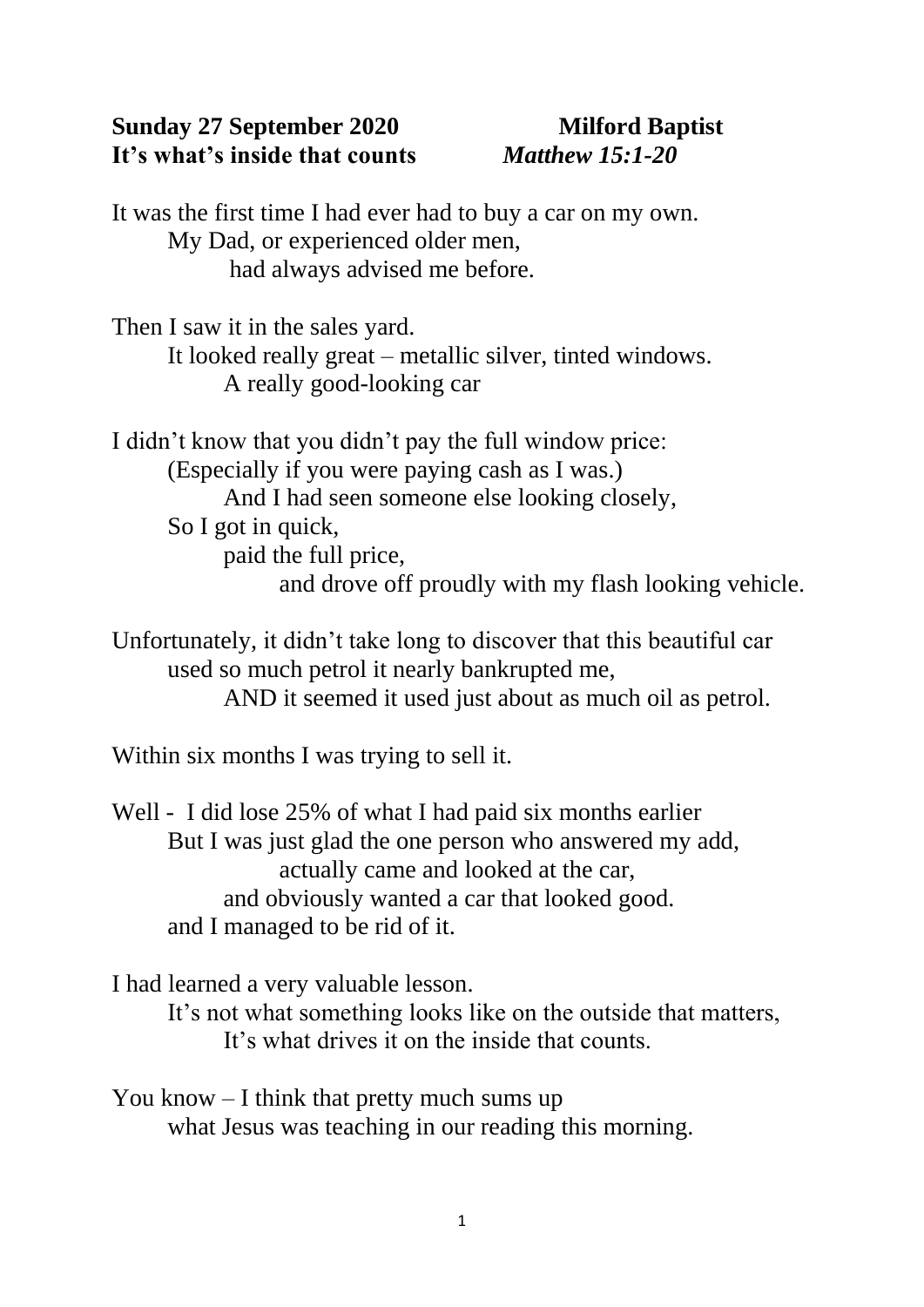The religion of the Pharisees and scribes was all about appearances. It was all about obeying all the traditions, Doing the right thing.

And Jesus says, it's not about externals, It's about what is in the heart.

It's not about ritual and legalism, It's about relationships of love with God and others.

The Pharisees really tried to make the law of God practical in every area of living. Never numbering more than five or six thousand in total they did their best to live morally and involve God in every detail of their lives, be it how and what they ate, whom they married, or how they dressed.

In their day, the Pharisees were much admired by the common people. Their zeal for traditional Jewish values, and their strict lifestyle, placed them on a pedestal of respect.

When Jesus came and ministered he frequently ran into the Pharisees -- in the temple, at funerals, at weddings, in synagogues.

The New Testament tells us that the Pharisees, the best Bible students of their generation, the best behaved, became the constant opponents of Jesus Christ and, in the end, actually plotted Jesus' death.

The problem with the Pharisees was that they had got to the stage where traditionalism controlled their life.

Someone has said, and I quite like this,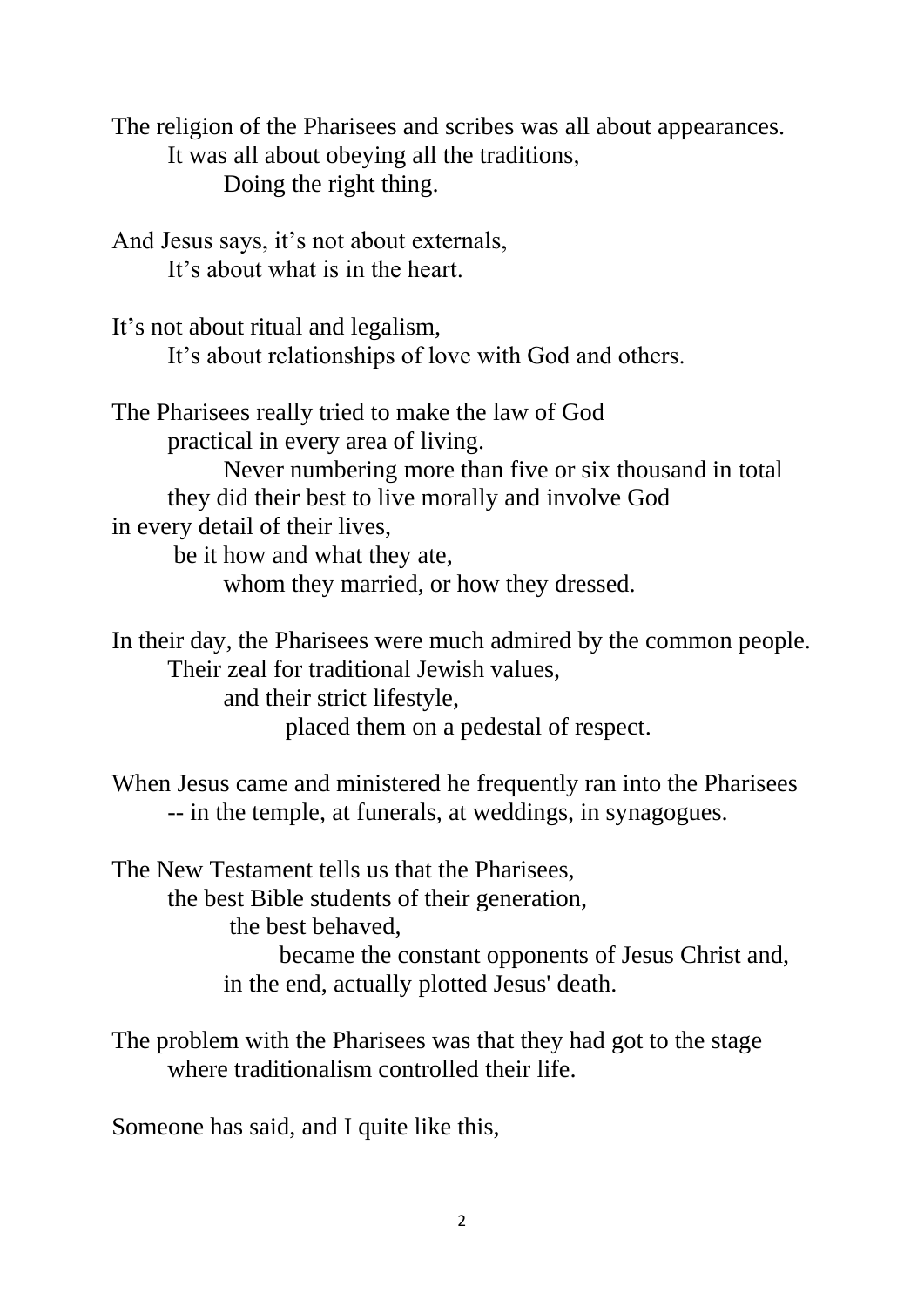Traditionalism is the living religion of the dead or the dead religion of the living.

Tradition imagines that nothing worthwhile will ever again be done for the first time because everything worth doing has already been done.

Therefore, traditionalism repeats what it imagined always was and what it imagines always will be.

The problem with tradition for tradition's sake is it is a terminal case of spiritual heart disease.

Just to show how much a hold this traditionalism had, Let's look at the tradition of 'clean' and 'unclean' which is the reason the Pharisees got upset with Jesus and his disciples.

This has nothing to do with physical cleanness. It is entirely a ceremonial matter.

For a person to be clean meant that they could approach and worship God. To be unclean meant approach and worship was impossible.

This uncleanness was contracted by contact with certain persons or things.

For instance, a woman was unclean if she was bleeding, even if that came from her normal monthly period;

She was unclean for a stated time after she had had a child; every dead body was unclean, and to touch it was to become unclean; every Gentile was unclean.

And, just like Covid, this uncleanness was infectious.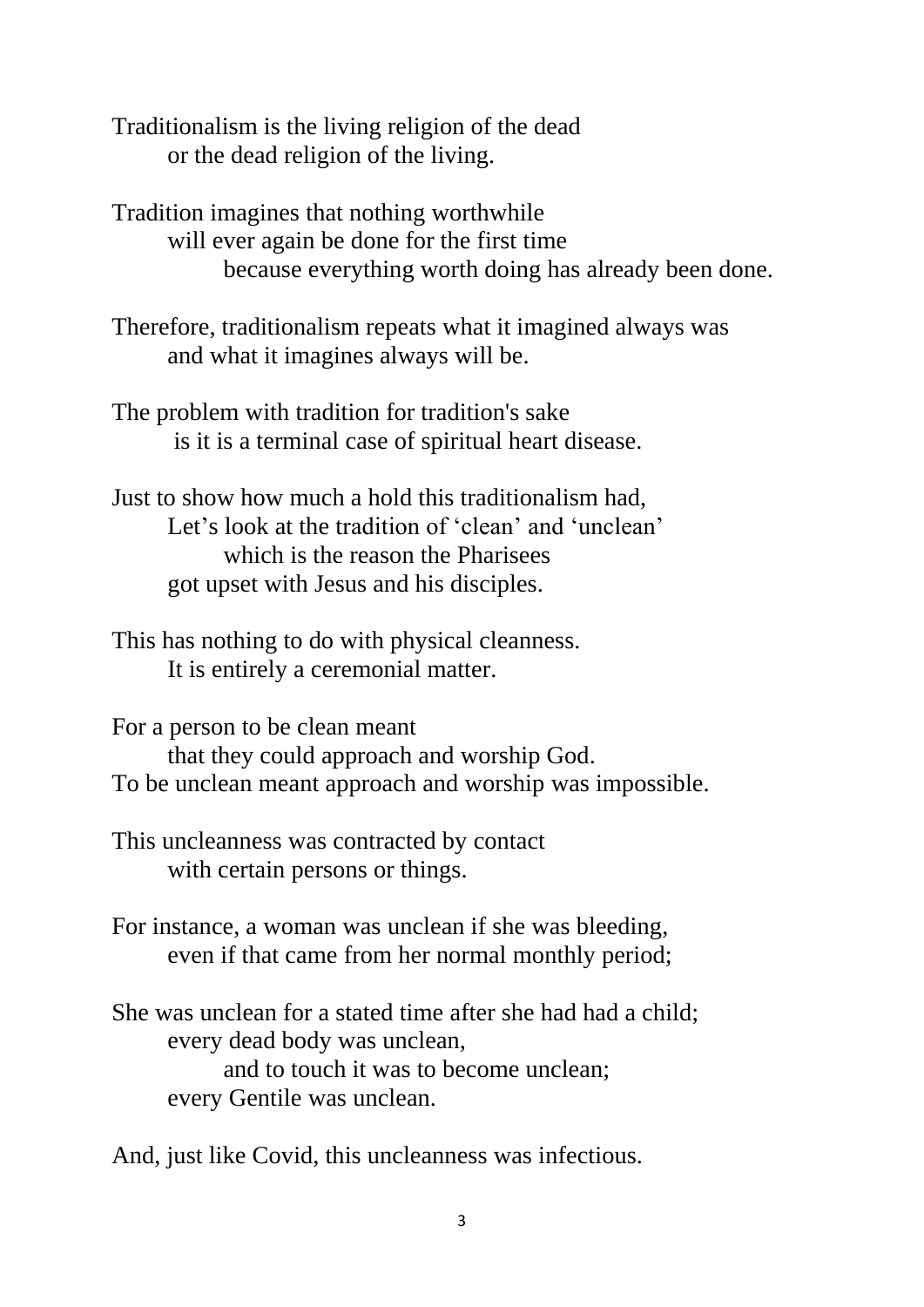For instance, if a mouse touched a pottery jug, that jug was unclean and unless it was ritually washed and cleansed, everything put into it was unclean.

The consequence was that anyone who touched that jug, or drank from it became unclean; and in turn anyone who touched the person who had so become unclean also became unclean.

Now – remember - to the orthodox Jew all this ritual ceremony was religion; this is what, they believed, God demanded.

To do these things was to please God, and to be a good person. In fact, this ritual washing was regarded as just as important and just as binding as the Ten Commandments themselves.

One writer outlines how elaborate this hand washing was. Water jars were kept ready to be used before a meal. The minimum amount of water to be used was enough to fill one and a half egg-shells.

The water was first poured on both hands, held with the fingers pointed upwards, and must run down the hand to the wrist. It must drop off from the wrist, for the water was now itself unclean,

The process was repeated with the hands held in the opposite direction, with the fingers pointing down; and then finally each hand was cleansed by being rubbed with the fist of the other.

A really strict Jew would do all this, not only before a meal, but also between each of the courses.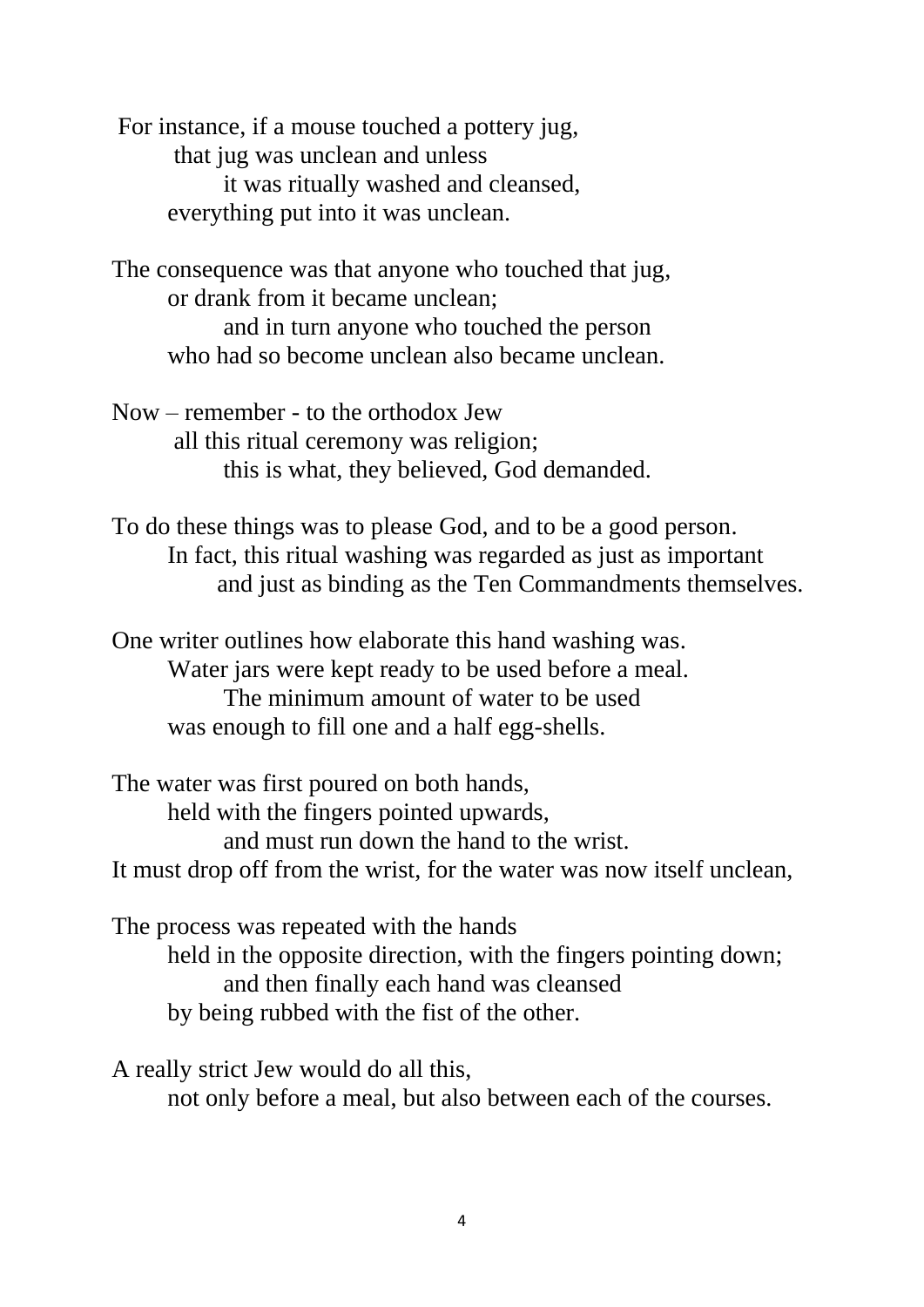The question of the Jewish orthodox leaders who had come all the way from Jerusalem to Galilee to interview Jesus is:

"Why do your disciples not observe the laws of washing which our tradition lays down?"

They are genuinely bewildered; and in a very short time they are going to be genuinely outraged and shocked; for the basic importance of this passage is that it is much more than a clash between Jesus and the Pharisees; it is something far more- -it is the collision of two views of religion and two views of the demands of God.

When Jesus goes on to talk about the laws relating to what you should and should not eat, it has been said that for a Jew this was the most startling thing Jesus ever said.

For in this saying he does not only condemn Pharisaic ritual and ceremonial religion; he actually wipes out large sections

of the book of Leviticus.

This is not a contradiction of the tradition of the elders alone; this is a contradiction of scripture itself. This saying of Jesus cancels all the food laws of the Old Testament.

Once and for all Jesus lays it down that what matters is not how faithful your ritual observance is, but the state of a person's heart.

No wonder the Scribes and Pharisees were shocked. Jesus was rejecting the very basis of their religious practice. This statement was not simply alarming; it was revolutionary.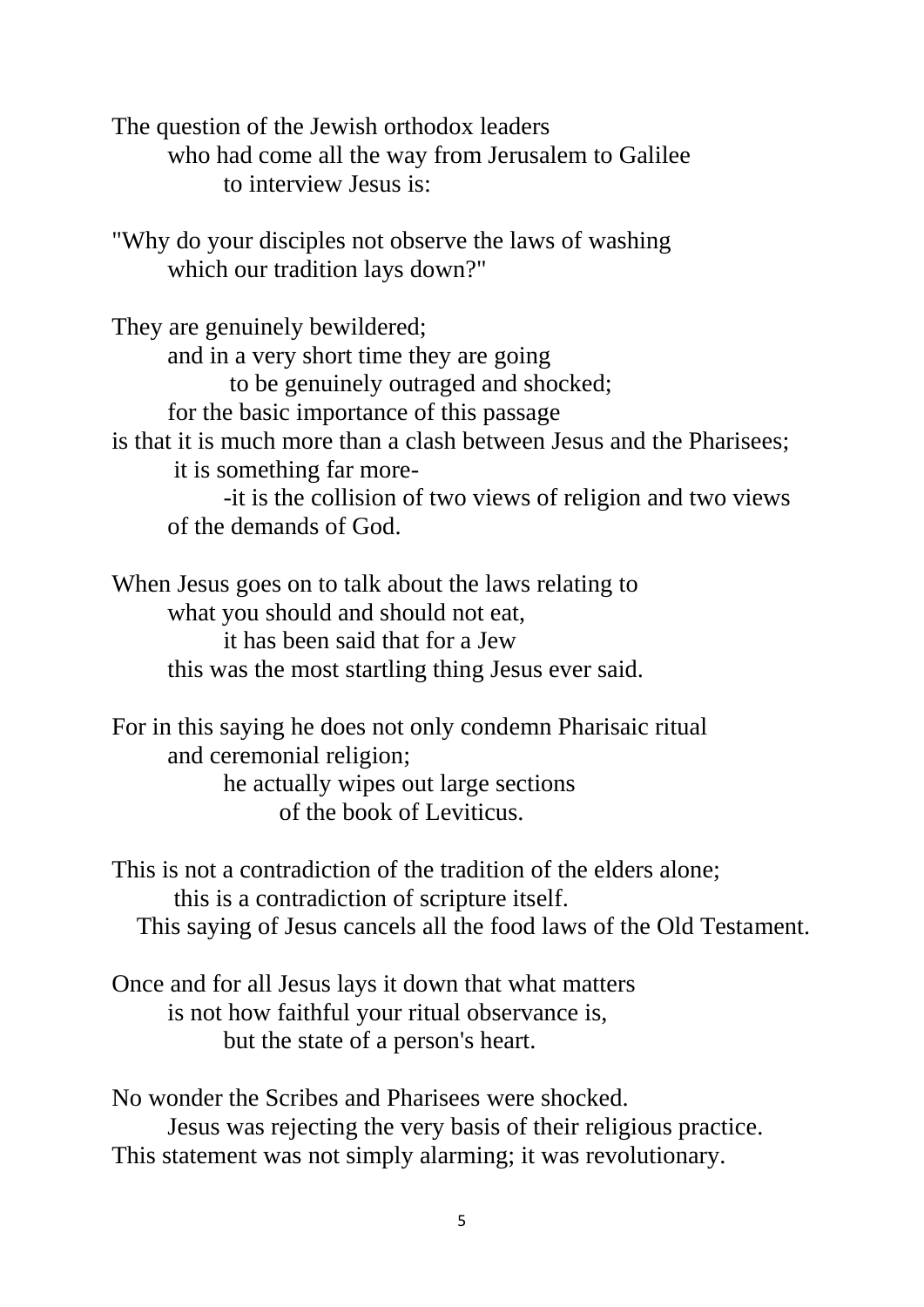If Jesus was right, their whole theory of religion was wrong. They identified religion and pleasing God with the observing of rules and regulations which had to do with cleanness and with uncleanness, with what a person ate and with how they washed their hands before they ate it;

Jesus identified religion with what is on the inside, In the heart of a person. And he said bluntly that these Pharisaic and Scribal regulations had nothing to do with religion.

He got even more controversial and revolutionary when He said that the Pharisees were blind guides who had no idea of the way to God, and that, if people followed them, all they could expect was to stray off the road and to fall into the ditch. And Jesus was profoundly right.

Now we are not at all like the Pharisees are we? Let us be honest and ask ourselves some questions That may answer that question for us.

Are you increasing in pride or humility? Paul, who was a Pharisee, Started off a bit arrogant about his knowledge of Jesus but went, as the years passed to the place where he said: " "I am the least of the apostles" and then later "I am the least of the saints" And finally in A.D. 65, he wrote: "I am the chief of sinners". As the years pass, do you know more or less? Are you more often right than wrong? Is your self-righteousness ever like the Pharisees?

Jesus called the Pharisees hypocrits. I think, as a Christian, I am a hypocrite.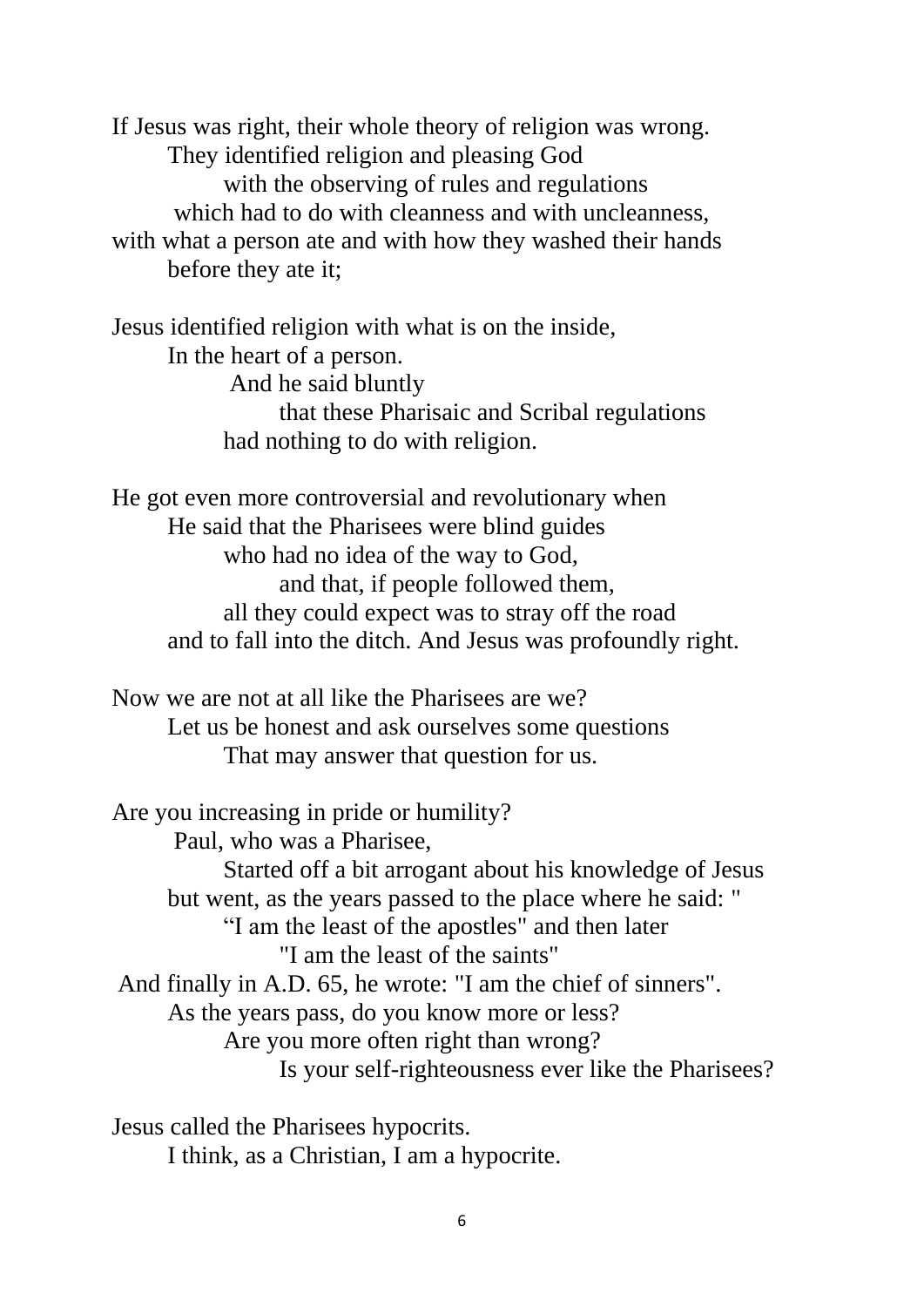I know that I do not always practice what I preach. How you and I need to constantly evaluate how others see us. Christians saying one thing and doing another is so often the reason given by non-christians for rejecting faith? And when I hear their stories, I can totally understand their position.

Are you inclined to see what's wrong with everything? Do you have a critical spirit? Jesus healed on the Sabbath. The Pharisees said, "No!" He ate with a harlot. The Pharisees said, "No!" He ate with unwashed hands. "No!" He cast a demon out. "No!" the Pharisees chorused. There are certainly some Christians who just can't be pleased Who find something wrong with everything. Let's make sure that is not me or you.

Do you crave recognition? The Pharisees loved to grab the best seats in the synagogue or at a table feast. They sewed bells on their robes so you'd hear them coming, even provided a trumpet fanfare before they made an offering.

I know some Christian who quite like others to know how much they do how faithful they are, how spiritual they are. Please God – help that not be me or you.

Even if it is unconscious, do you judge others? Do you believe you are closer to God than others? Isn't it true we judge others for their flaws, ourselves by our virtues, and always get such nice comparisons?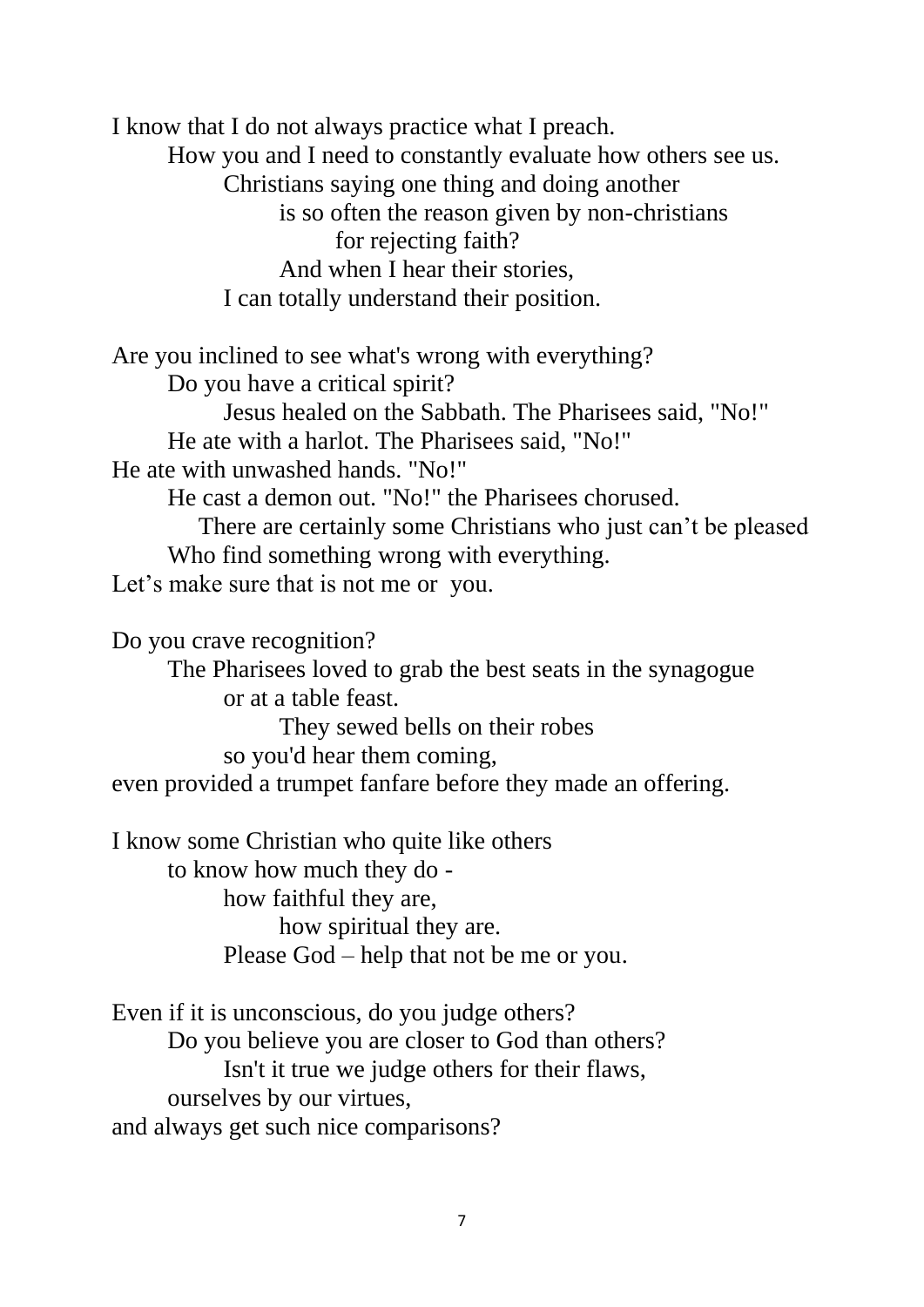Sometimes I have even thought that God is lucky to have me on his side! It is even possible to get to the point when we think God's opinions are the same as ours.

The Pharisees didn't like emotional displays. There was the woman who washed and dried Jesus feet. The crowds who were enthusiastic when Jesus entered Jerusalem. The Pharisees were scornful. Am I critical when others worship with emotion. Beware the Pharisee.

Do you glory in the past?

The Pharisees stood before Jesus and haughtily remarked, "We have Abraham as our Father" (Matthew 3:9). A man and movement of God 1,000 years earlier thrilled them more than what God was doing under their noses. It is possible to glory in the music of the past, Or the preachers of the past,

Do you bring division or unity?

The Pharisees wouldn't join Jesus when he ate with those they disapproved of ;

and they waved others away.

So we can use our influence to tear everything apart that's not perfect, not our taste, not up to our standards, not ... not ... not...! Yet criticism is the easiest part of any job! But patience, mercy, working together, mission – - this is the real work. It's, "What have you built?" Not, "What have you criticized?"

Will you and I take correction? The Pharisees wouldn't. When Jesus corrected them they were "offended" (Matthew 15:1-2).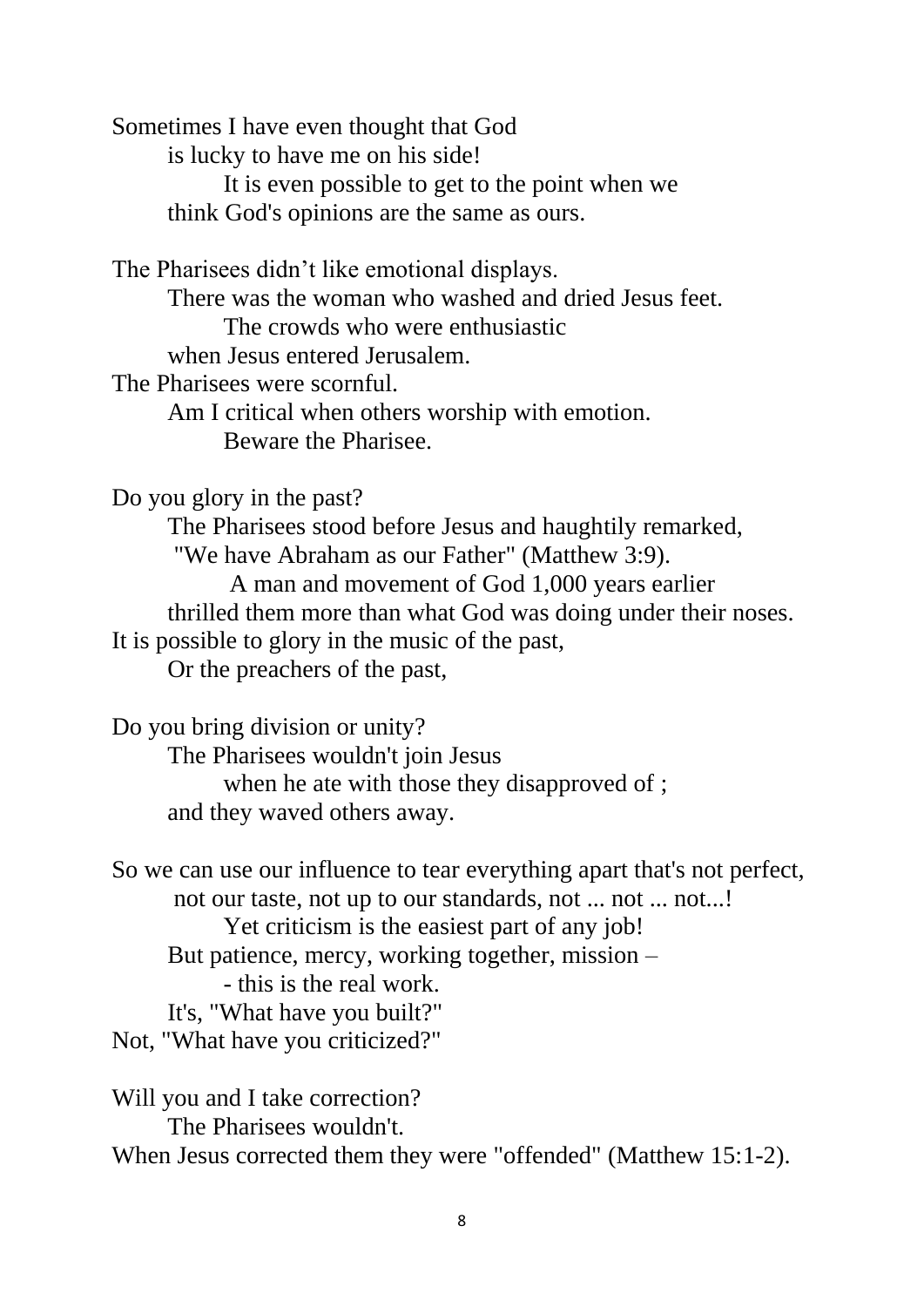They had arrogant, independent spirits. Me? Will I take correction in how I relate to others?

Are you merciful or sticklers for the law? We thought about that last week when Jesus dealt with the woman caught in adultery.

Will our church welcome those struggling with life? Those who are still failing, falling, sinning? Are we merciful as Jesus was? Or do people like that stay away from church? Sadly – often they do

Yes – I find some of the Pharisee in my own character. May Jesus help me recognise those characteristics, And, with his help, change them.

You know, if we ever live and act as if religion consists in external regulations and observances we need to recognise that we are taking the easy way.

It is very much easier to abstain from certain foods and to wash the hands in a certain way than it is to love the unlovely and the unlovable, and to help the needy at the cost of one's own time and money and comfort and pleasure.

But Jesus said that we need a new heart. One renewed by the presence of His Spirit within. He still answers those who echo David's prayer, "Create in me a pure heart, O God, and renew a right spirit within me" (Psalm 51:10).

In the record of this teaching in mark's gospel, Jesus adds these words when he is explaining to his desciples about the heart.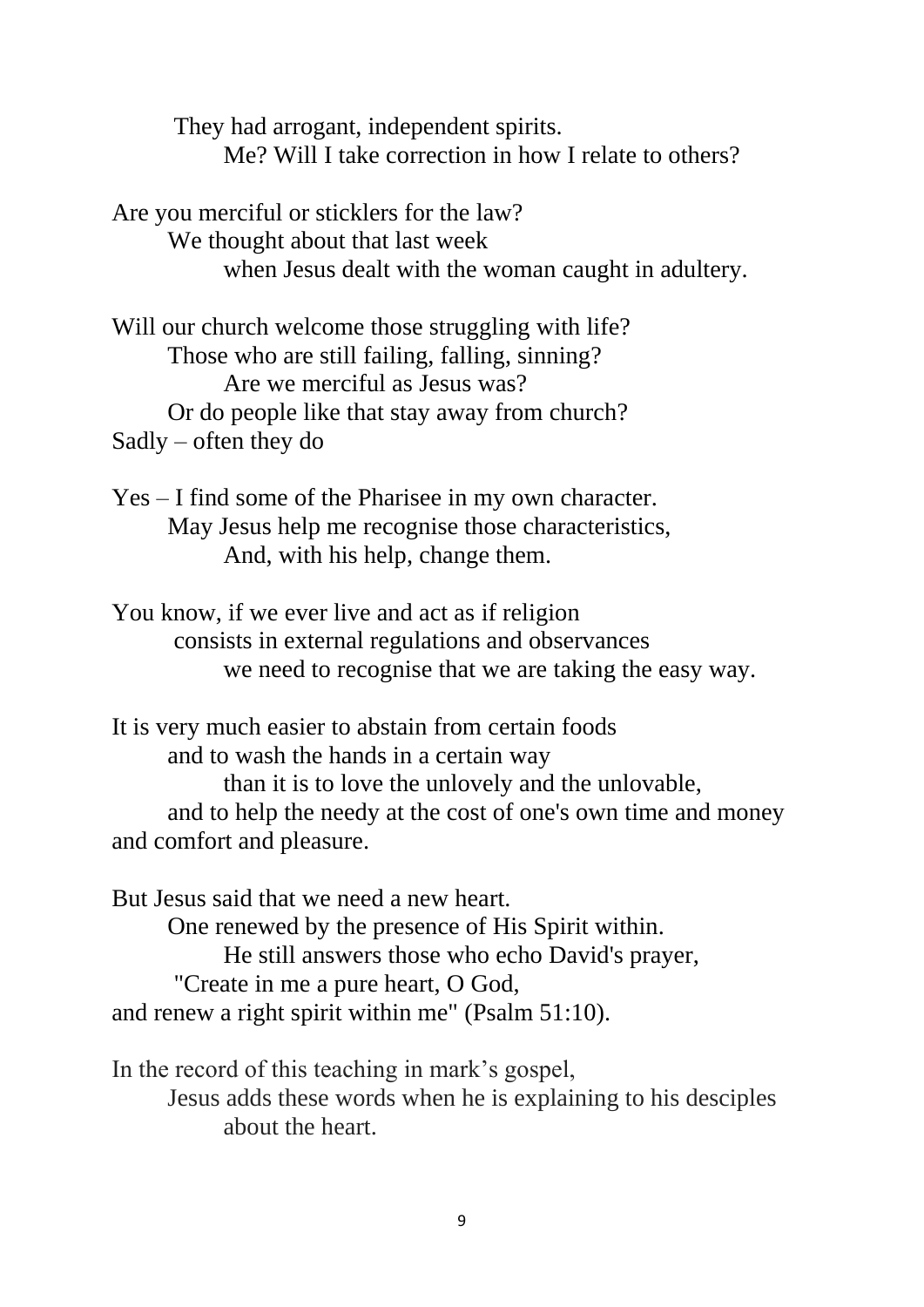*For from within, out of a person's heart, come evil thoughts, sexual immorality, theft, murder, adultery, greed, wickedness, deceit, eagerness for lustful pleaseure, envy, slander, arrogance and foolishness. All these evils come from within and make you unacceptable to God "*— Mark 7:21-23

That is the heart that needs renewal.

Someone has said:

"The heart of the matter really is the heart of the matter because the heart is, finally, the soul's mirror. When the heart is right with God, then the life is right with God."

We can have a serious heart problem characterised as above, or we can have a renewed heart characterized by the fruit of the Spirit, "love, joy, peace, patience, kindness, goodness, faithfulness, gentleness and self-control" (Galatians 5:22-23),

The evidences of spirit fruit are indicators of a healthy spirit-heart.

It's not what goes in that makes us a healthy Christian. Not the amount of bible knowledge, Church attendance, Following the 'rules' Being religious.

It's what comes from the heart.

When I was a university student I met a Catholic Nun as part of my holiday job. I was only with her for 10 minutes but in that short time she shattered my bigoted view of Catholics.

She radiated love, joy and peace in a way I had never encountered before. She was a person in whom you could see Jesus.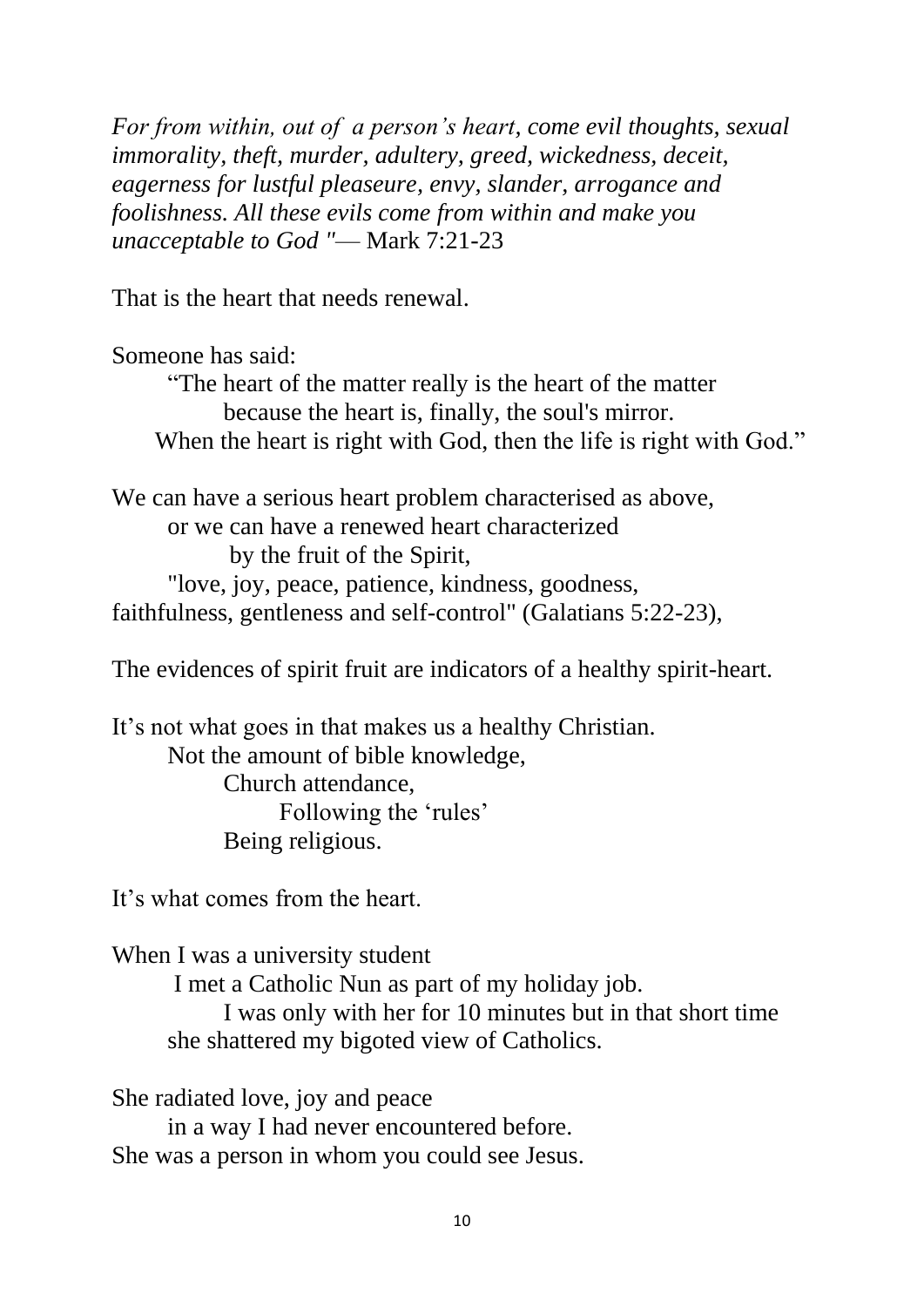You know – it's what comes from the heart.

44 years ago when I was a student at Baptist College a group from the church I was going to went down to the little town of Ohura, to take a service at the little Methodist church there.

One of our youth was teaching in the area and told us she had been to the church and they had not talked about Jesus. So we offered to take the service one Sunday and I realised that the salvation of Ohura depended on me. I had to give them the gospel or they would never hear it.

When we got there we met the head lay-person in the church – the owner of the general store who everybody loved, respected, trusted and shared their problems with.

The man who met all the men when they arrived to stay at the minimum security prison there, who visited them while they were there, and who took them to the station when they left.

The man who organised for the prisoners to come to church every Sunday where the they prepared a flash morning tea for them, and invited them to their homes for lunch. The man in whom I could see Jesus.

And I was going to be their Saviour!!!! What a lesson that taught me. It's what comes from the heart.

You know what I want? You know what I long for? You know what I desperately desire?